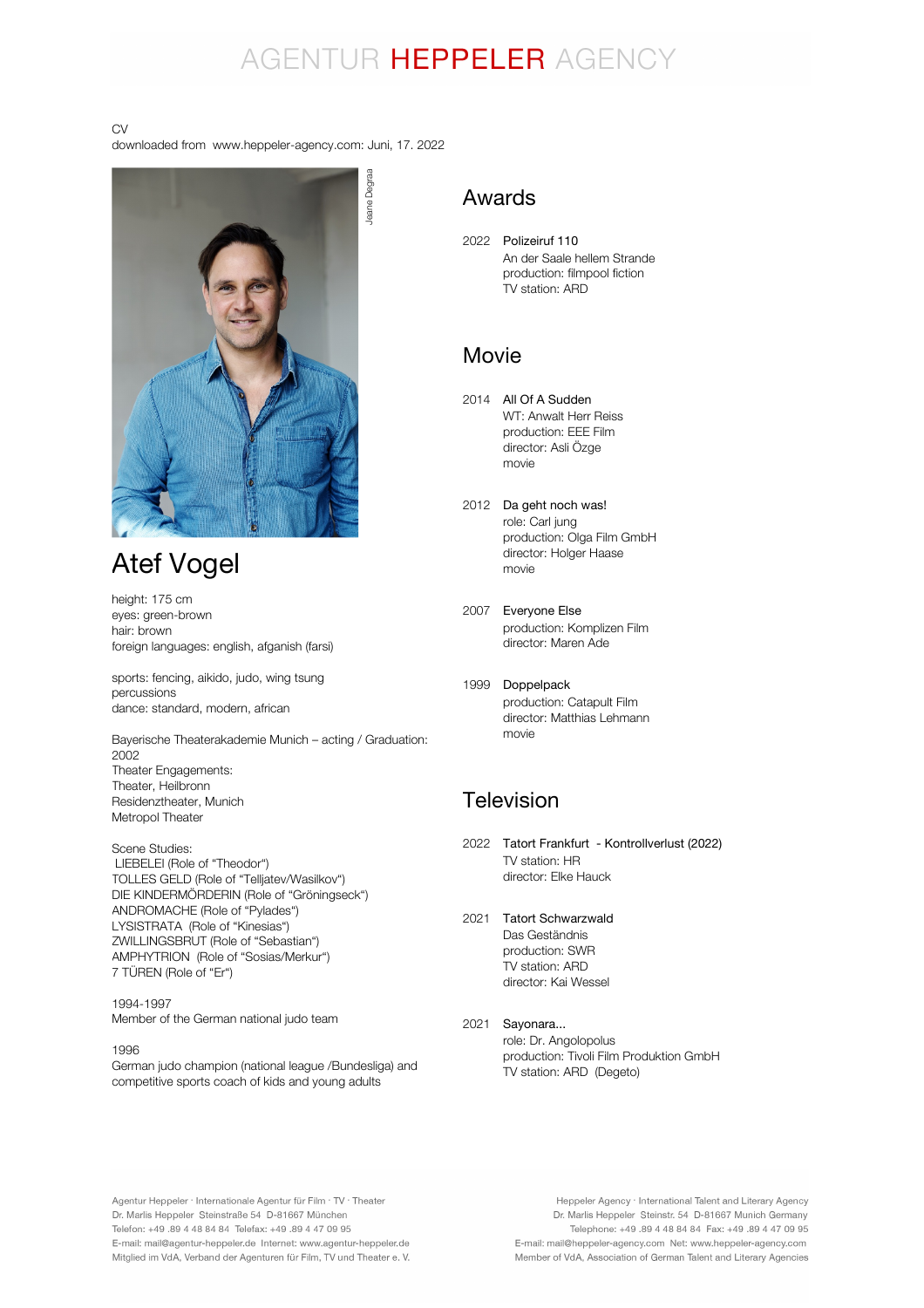### CV

## Atef Vogel

- 2021 Notruf Hafenkante role: Andreas Wolf production: Letterbox Filmproduktion GmbH TV station: ZDF director: Dietmar Klein
- 2020 Soko Leipzig Dem Tod geweiht production: UFA Fiction TV station: ZDF director: Herwig Fischer series
- 2020 Polizeiruf 110 An der Saale hellem Strande production: filmpool fiction TV station: ARD director: Thomas Stuber

2019 In aller Freundschaft role: Frank Geißler production: Saxonia Media Filmproduktionsgesellschaft mbH TV station: ARD (Degeto), MDR director: Heinz Dietz series

- 2019 Heldt role: Florian Lichter production: Sony Pictures Film- und Fernsehproduktions GmbH TV station: ZDF director: Patricia Fey
- 2018 Ein Fall für Zwei Frankfurter Applaus role: Björn Mittmann production: Novafilm TV station: ZDF director: Thomas Nennstiel series
- 2017 Soko Wismar Hühnergott role: Silvio Meissner production: Cinecentrum TV station: ZDF director: Kerstin Ahlrichs TV-movie
- 2017 Lügen die von Herzen kommen role: Chefredakteur production: U5 Filmproduktion GmbH & Co.KG TV station: ZDF director: Imogen Kimmel TV-movie

#### 2016 Der Alte Stummer Zeuge role: Maik Jeltschik production: Neue Münchner Fernsehproduktion TV station: ZDF director: Matthias Kiefersauer series

2015 Soko Leipzig Der Mann ohne Gedächtnis production: Ufa Fiction TV station: ZDF director: Andy Fetscher series

- 2014 Alarm für Cobra 11 (2014) Die Akte Stiller role: Andrej Petov production: Action Concept TV station: RTL director: Heinz Dietz series
- 2012 Marie Brand und das Lied von Tod & Liebe role: Dirk Kogler production: Eyeworks Fiction Cologne TV station: ZDF director: Christiane Balthasar TV-movie
- 2011 Rosenheim Cops role: Harald Singer production: Bavaria Fiction GmbH TV station: ZDF director: Werner Siebert series
- 2009 Die Pfefferkörner

production: Studio Hamburg TV station: ARD, NDR director: Klaus Wirbitzky series

#### 2008 Hallo Robbie

role: Sascha production: Phoenix Film TV station: ZDF director: Christoph Klünker series

#### 2006 GSG9

role: Wiegand production: Thypoon TV station: SAT 1 director: Hans-Günther Bücking series

#### 2006 Rettungsflieger

production: Studio Hamburg TV station: ZDF director: Wolfgang Dickmann series

#### 2002 Schaukampf

role: Ralf production: SAT.1 Actorsclass TV station: SAT.1 director: Rainer Matsutani short film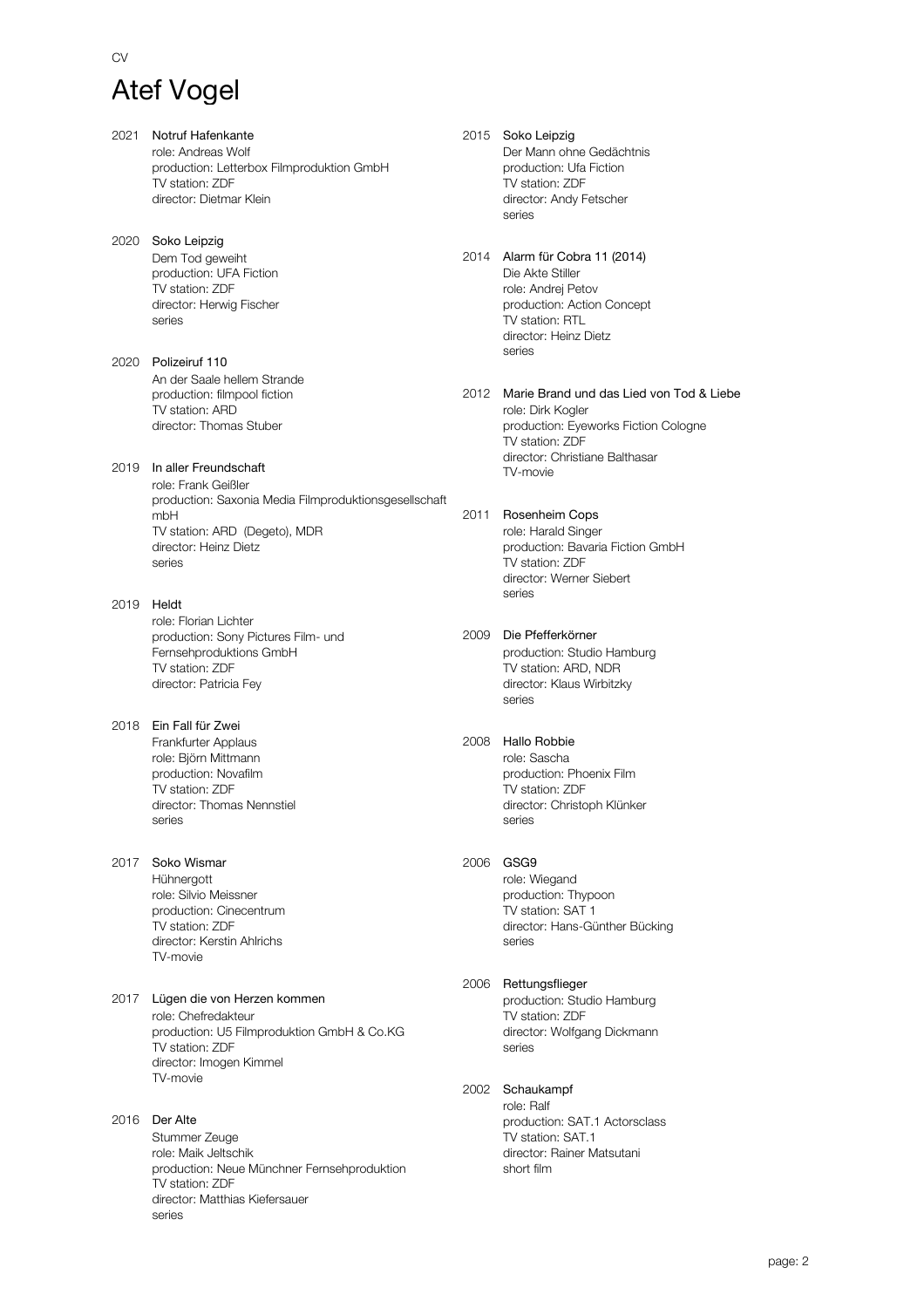# Atef Vogel

CV

- 2002 Geheimnis des Lebens production: Allmedia TV station: SAT.1 director: Miguel Alexandre TV-movie
- 2001 So schnell Du kannst production: MTM Cineteve TV station: ZDF director: Vivian Naefe TV-movie

## **Theater**

- 2017 Diverse - 2020 director: Diverse theater: Staatstheater Wiesbaden
- 2015 Das goldene Garn Reckless 3 theater: Staatsschauspiel Dresden
- 2016 director: Sandra Strunz
- 2015 Der Kirschgarten theater: Schauspiel Bochum director: Tamás Ascher
- 2013 Klaus im Schrank oder das verkehrte Weihnachtsfest theater: Staatsschauspiel Dresden director: Susanne Litzow
- 2011 Drei Schwestern theater: Schauspiel Bochum director: Paul Koek
- 2010 Die Schmutzigen Hände role: George theater: Theater Braunschweig director: Charlotte Koppenhöfer
- 2009 Das Versprechen - 2010 director: Andreas Thiesen theater: Staatsschauspiel Dresden
- 2009 Jekyll und Hyde role: Anwalt theater: Schauspielhaus Basel director: Alexander Nerlich
- 2008 Tintentod theater: Staatsschauspiel Hannover director: Heidelinde Leutgöb
- 2007 Titus Andronicus theater: Theater Essen director: Anselm Weber

2006 I Furiosi role: Falko production: Metropol Theater director: Jochen Schölch

#### 2005 Amadeus

role: Venticelli theater: Theater Heilbronn director: Mascha Pötzgen

#### 2004 Making Babies

role: Jake (lead) theater: Theater Heilbronn director: Charlotte Koppenhöfer

- 2004 Die Leiden des jungen Werther role: Werther (lead) theater: Theater Heilbronn director: Britta Schreiber
- 2004 Lebkuchenmann role: Lebkuchenmann (lead) theater: Theater Heilbronn director: Kai Neumann
- 2004 Die Räuber role: Ratzmann theater: Theater Heilbronn director: Andreas Nathusius
- 2003 Shockheaded Peter theater: Theater Heilbronn director: Andreas Nathusius
- 2002 Belgrader Trilogie role: Kica director: Jochen Schölch
- 2002 Arlecchino role: Arlecchino director: Alexander Nerlich
- 2002 Elementarteilchen role: Brasseur theater: Residenztheater München director: Erich Laufenberg
- 2002 Das Ballhaus theater: Metropol Theater München director: Jochen Schölch
- 2001 Ganze Tage Ganze Nächte role: Akim theater: Theaterakademie München director: Stefan Otteni
- 2000 Bal Trap role: Muso director: Alexander Nerlich